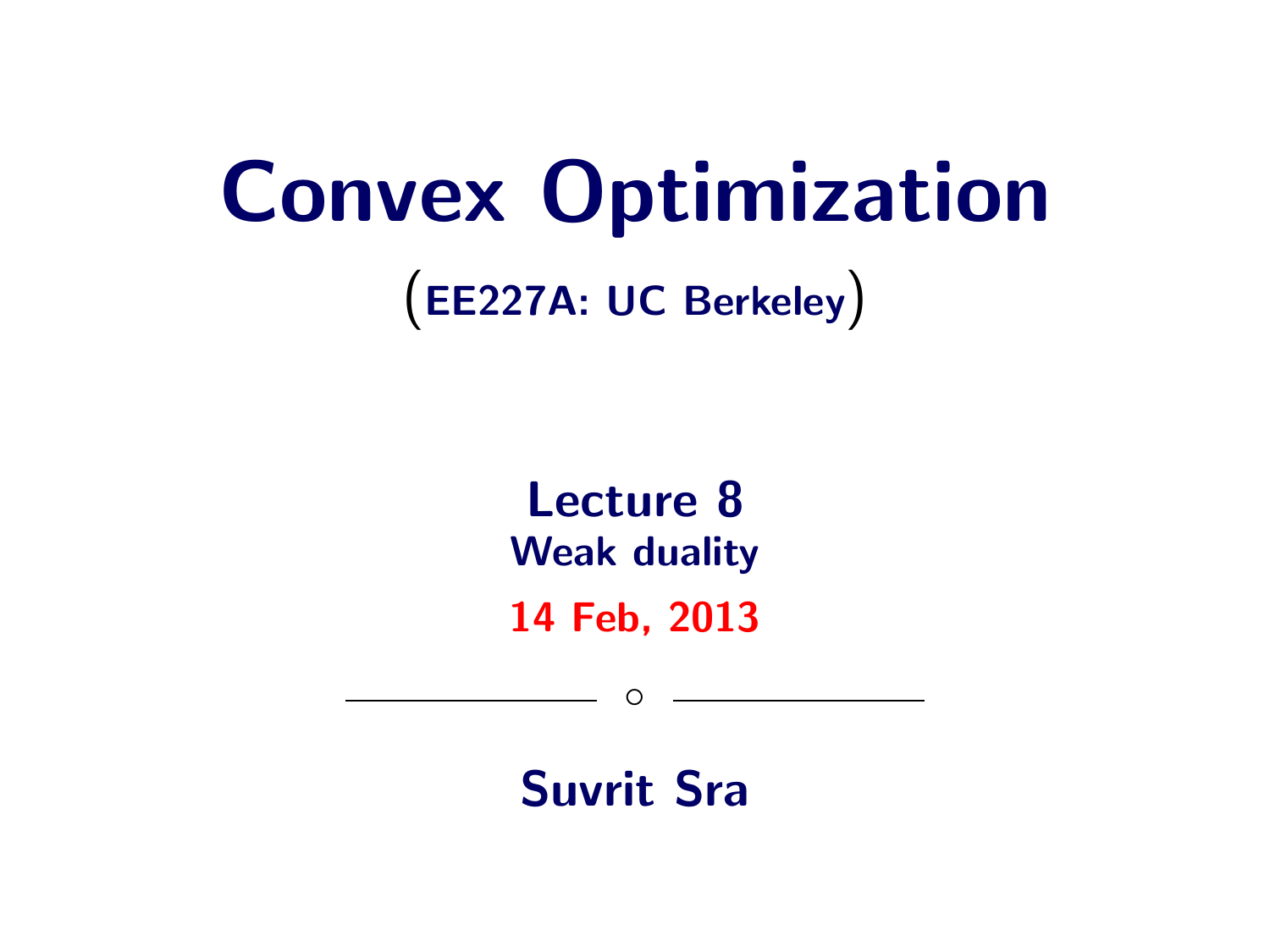Let  $f_i: \mathbb{R}^n \to \mathbb{R}$   $(0 \leq i \leq m)$ . Generic nonlinear program

$$
\min f_0(x)
$$
\n
$$
\text{s.t. } f_i(x) \le 0, \quad 1 \le i \le m,
$$
\n
$$
x \in \{\text{dom } f_0 \cap \text{dom } f_1 \cdots \cap \text{dom } f_m\}.
$$
\n
$$
(P)
$$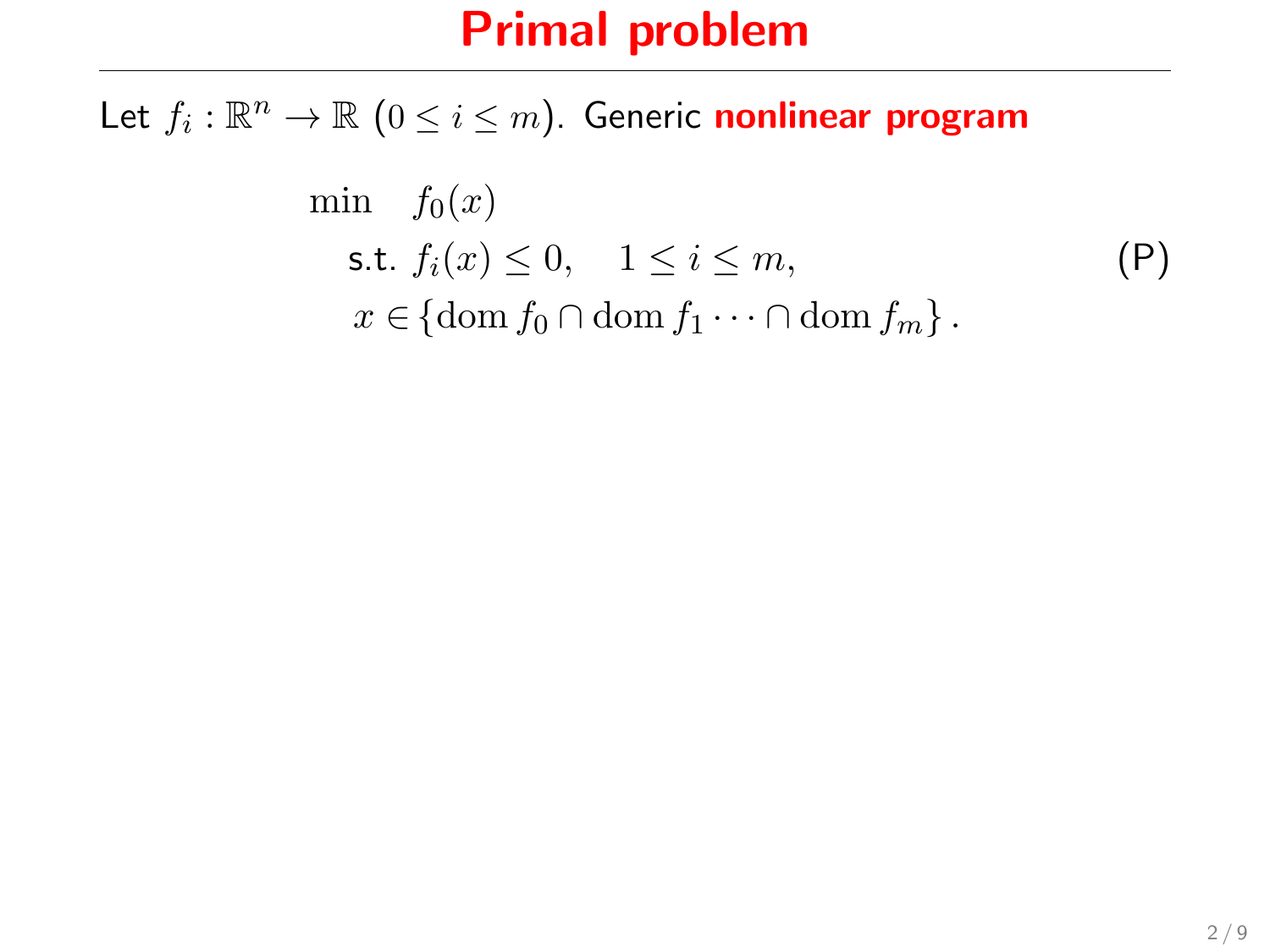Let  $f_i: \mathbb{R}^n \to \mathbb{R}$   $(0 \leq i \leq m)$ . Generic nonlinear program

$$
\min f_0(x)
$$
\n
$$
\text{s.t. } f_i(x) \le 0, \quad 1 \le i \le m,
$$
\n
$$
x \in \{\text{dom } f_0 \cap \text{dom } f_1 \cdots \cap \text{dom } f_m\}.
$$
\n
$$
(P)
$$

**Def. Domain:** The set  $\mathcal{D} := \{ \text{dom } f_0 \cap \text{dom } f_1 \cdots \cap \text{dom } f_m \}$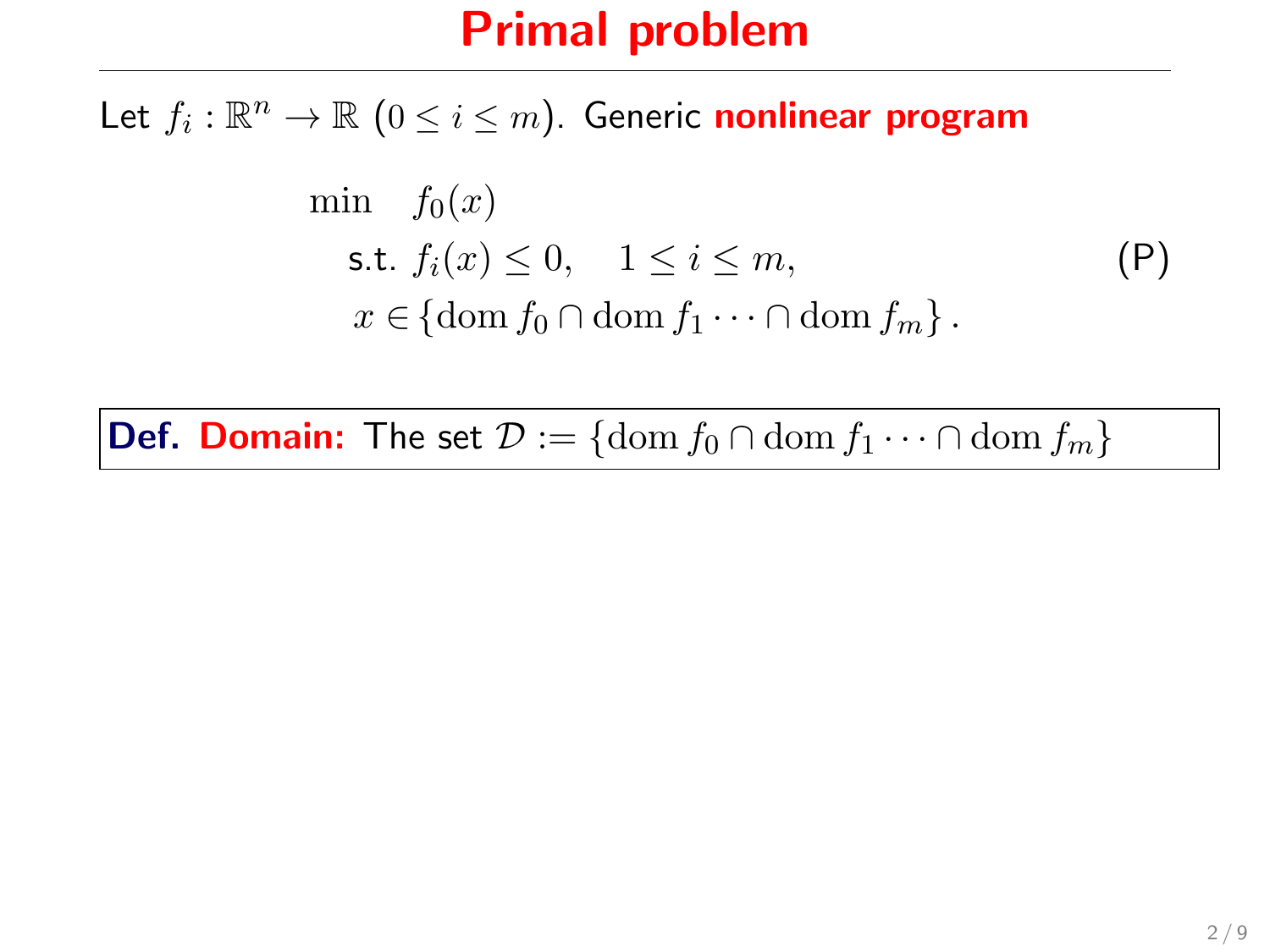Let  $f_i: \mathbb{R}^n \to \mathbb{R}$   $(0 \leq i \leq m)$ . Generic nonlinear program

$$
\min f_0(x)
$$
\n
$$
\text{s.t. } f_i(x) \le 0, \quad 1 \le i \le m,
$$
\n
$$
x \in \{\text{dom } f_0 \cap \text{dom } f_1 \cdots \cap \text{dom } f_m\}.
$$
\n
$$
(P)
$$

**Def. Domain:** The set  $\mathcal{D} := \{ \text{dom } f_0 \cap \text{dom } f_1 \cdots \cap \text{dom } f_m \}$ 

- $\blacktriangleright$  We call  $(P)$  the **primal problem**
- $\blacktriangleright$  The variable x is the **primal variable**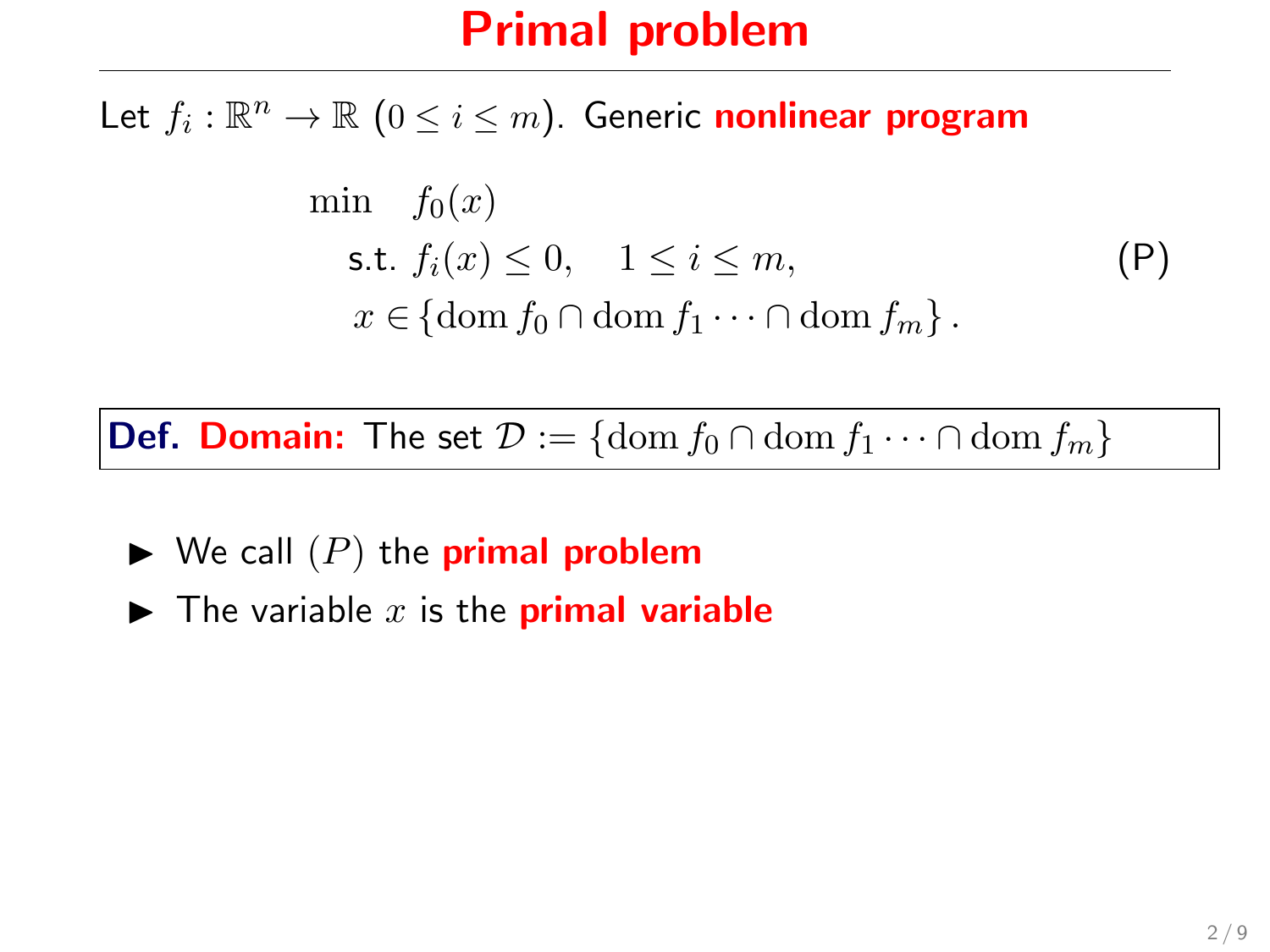Let  $f_i: \mathbb{R}^n \to \mathbb{R}$   $(0 \leq i \leq m)$ . Generic nonlinear program

$$
\min f_0(x)
$$
\n
$$
\text{s.t. } f_i(x) \le 0, \quad 1 \le i \le m,
$$
\n
$$
x \in \{\text{dom } f_0 \cap \text{dom } f_1 \cdots \cap \text{dom } f_m\}.
$$
\n
$$
(P)
$$

**Def. Domain:** The set  $\mathcal{D} := \{ \text{dom } f_0 \cap \text{dom } f_1 \cdots \cap \text{dom } f_m \}$ 

- $\blacktriangleright$  We call  $(P)$  the **primal problem**
- $\blacktriangleright$  The variable x is the **primal variable**
- $\blacktriangleright$  We will attach to  $(P)$  a **dual problem**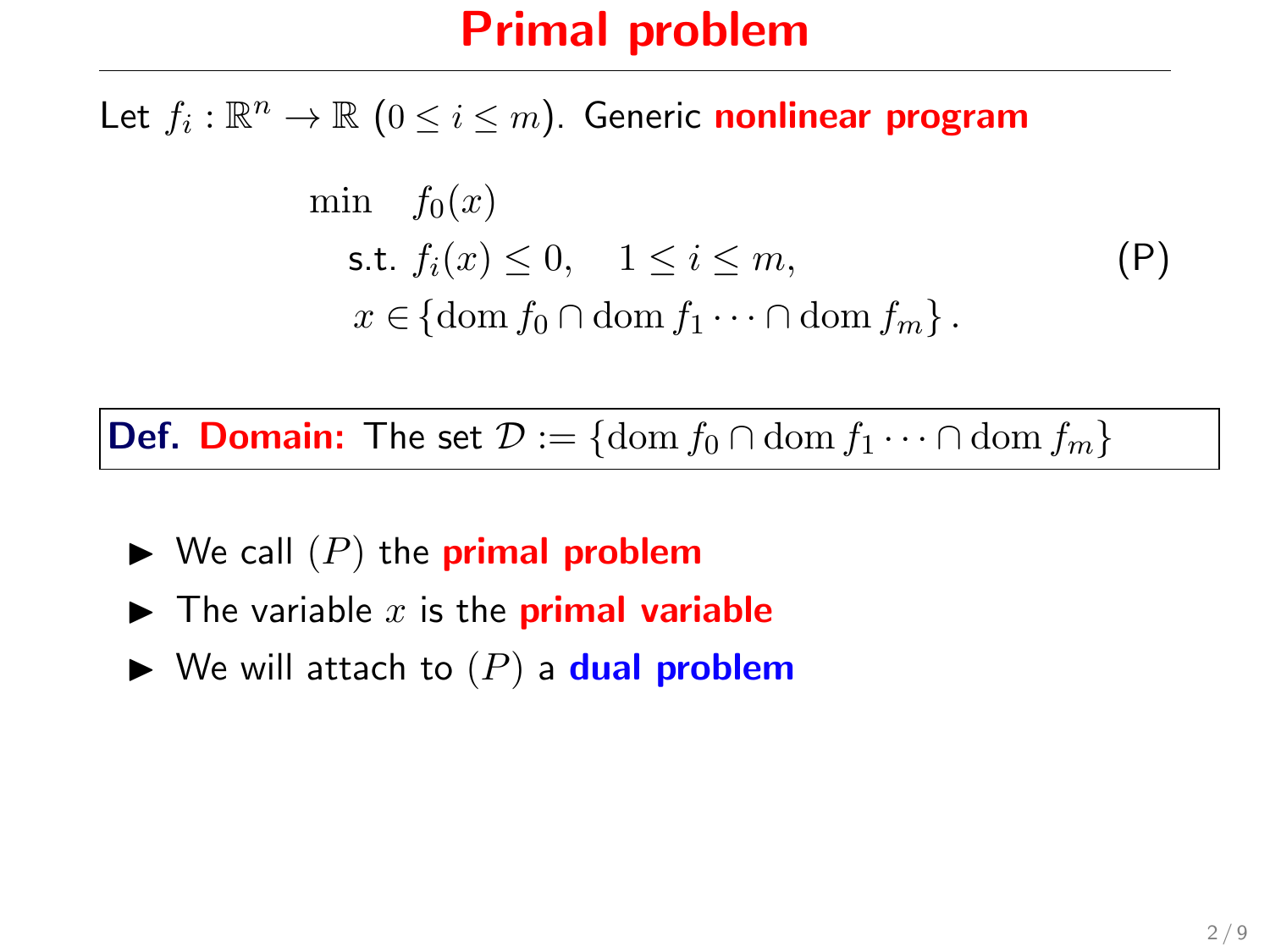Let  $f_i: \mathbb{R}^n \to \mathbb{R}$   $(0 \leq i \leq m)$ . Generic nonlinear program

$$
\min f_0(x)
$$
\n
$$
\text{s.t. } f_i(x) \le 0, \quad 1 \le i \le m,
$$
\n
$$
x \in \{\text{dom } f_0 \cap \text{dom } f_1 \cdots \cap \text{dom } f_m\}.
$$
\n
$$
(P)
$$

**Def. Domain:** The set  $\mathcal{D} := \{\text{dom } f_0 \cap \text{dom } f_1 \cdots \cap \text{dom } f_m\}$ 

- $\blacktriangleright$  We call  $(P)$  the **primal problem**
- $\blacktriangleright$  The variable x is the **primal variable**
- $\blacktriangleright$  We will attach to  $(P)$  a dual problem
- $\blacktriangleright$  In our initial derivation: no restriction to convexity.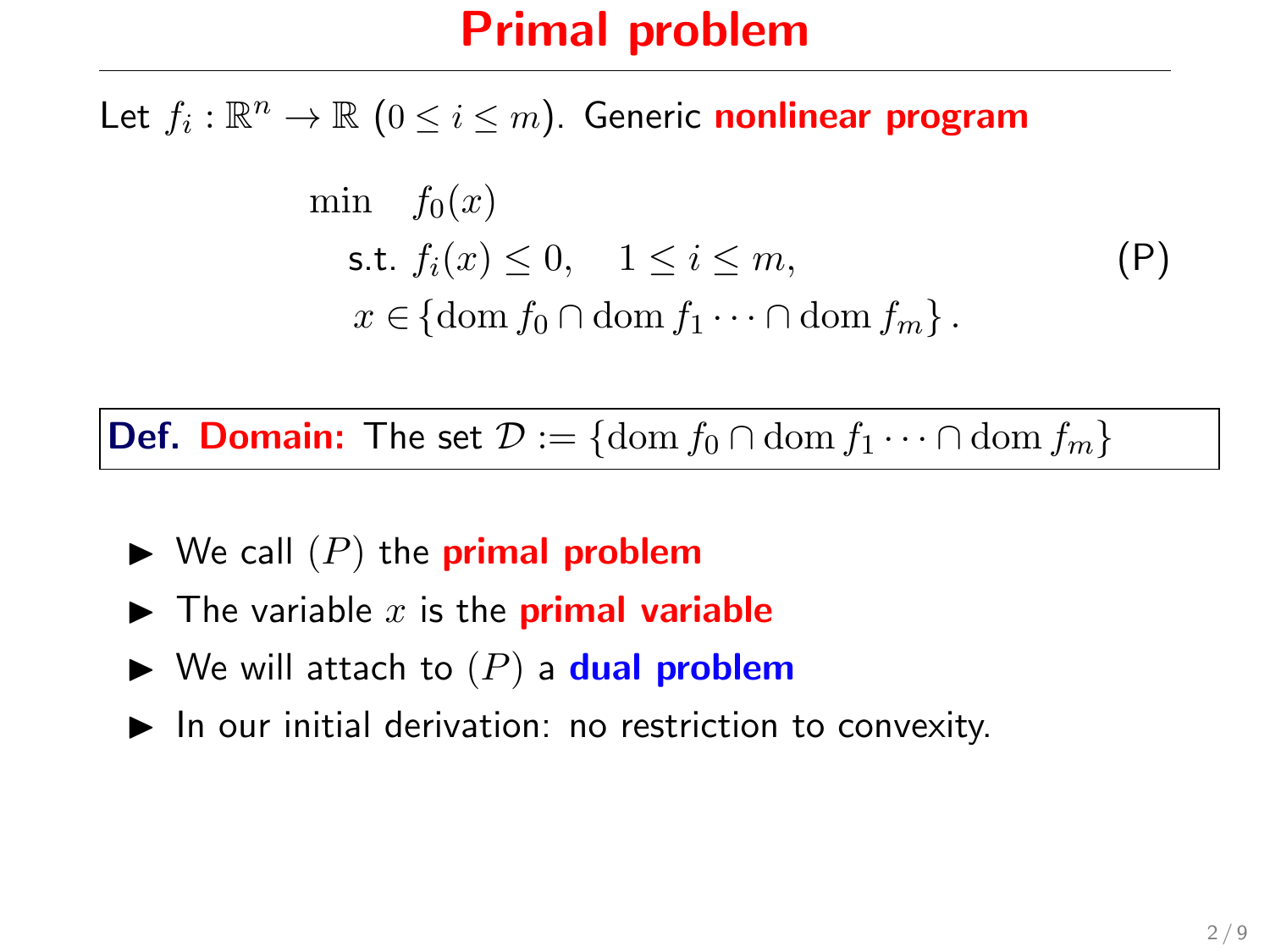To the primal problem, associate Lagrangian  $\mathcal{L}:\mathbb{R}^n\times\mathbb{R}^m\to\mathbb{R}$ ,

$$
\mathcal{L}(x,\lambda) := f_0(x) + \sum_{i=1}^m \lambda_i f_i(x).
$$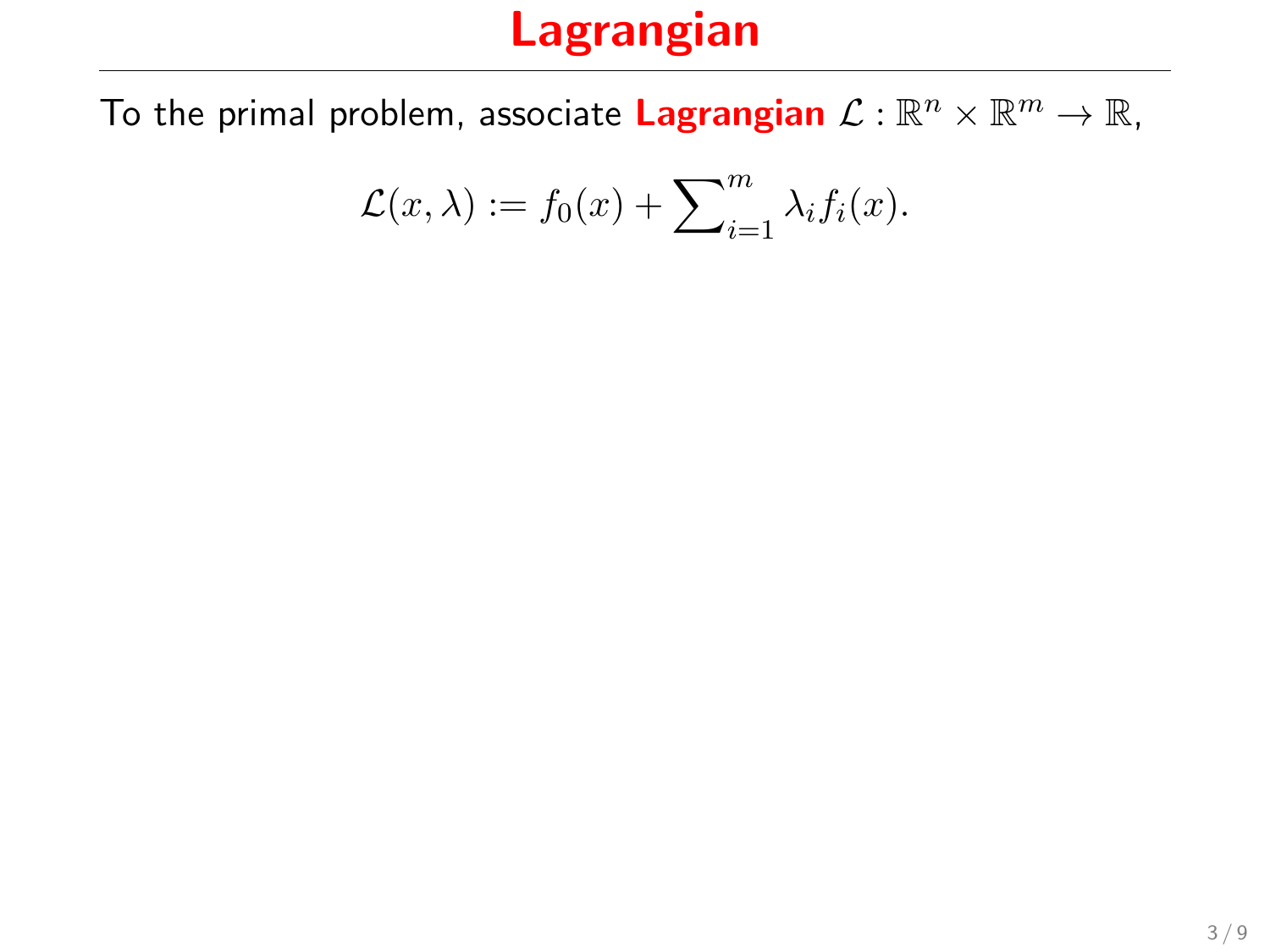To the primal problem, associate Lagrangian  $\mathcal{L}:\mathbb{R}^n\times\mathbb{R}^m\to\mathbb{R}$ ,

$$
\mathcal{L}(x,\lambda) := f_0(x) + \sum_{i=1}^m \lambda_i f_i(x).
$$

 $\spadesuit$  Variables  $\lambda \in \mathbb{R}^m$  called Lagrange multipliers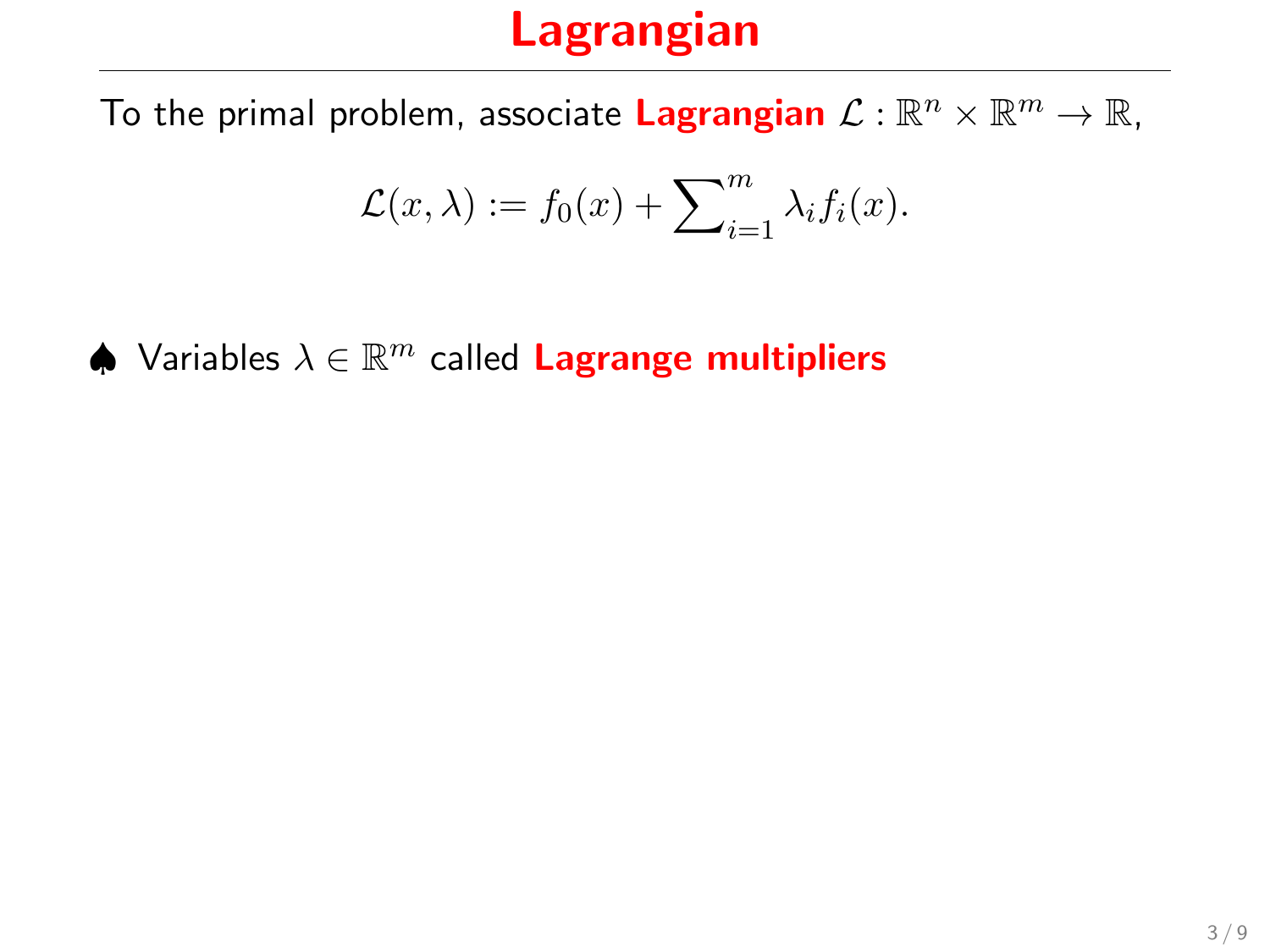To the primal problem, associate Lagrangian  $\mathcal{L}:\mathbb{R}^n\times\mathbb{R}^m\to\mathbb{R}$ ,

$$
\mathcal{L}(x,\lambda) := f_0(x) + \sum_{i=1}^m \lambda_i f_i(x).
$$

 $\spadesuit$  Variables  $\lambda \in \mathbb{R}^m$  called Lagrange multipliers

**♦** Suppose x is feasible, and  $\lambda > 0$ . Then, we get the lower-bound:

$$
f_0(x) \geq \mathcal{L}(x,\lambda) \qquad \forall x \in \mathcal{X}, \ \lambda \in \mathbb{R}_+^m.
$$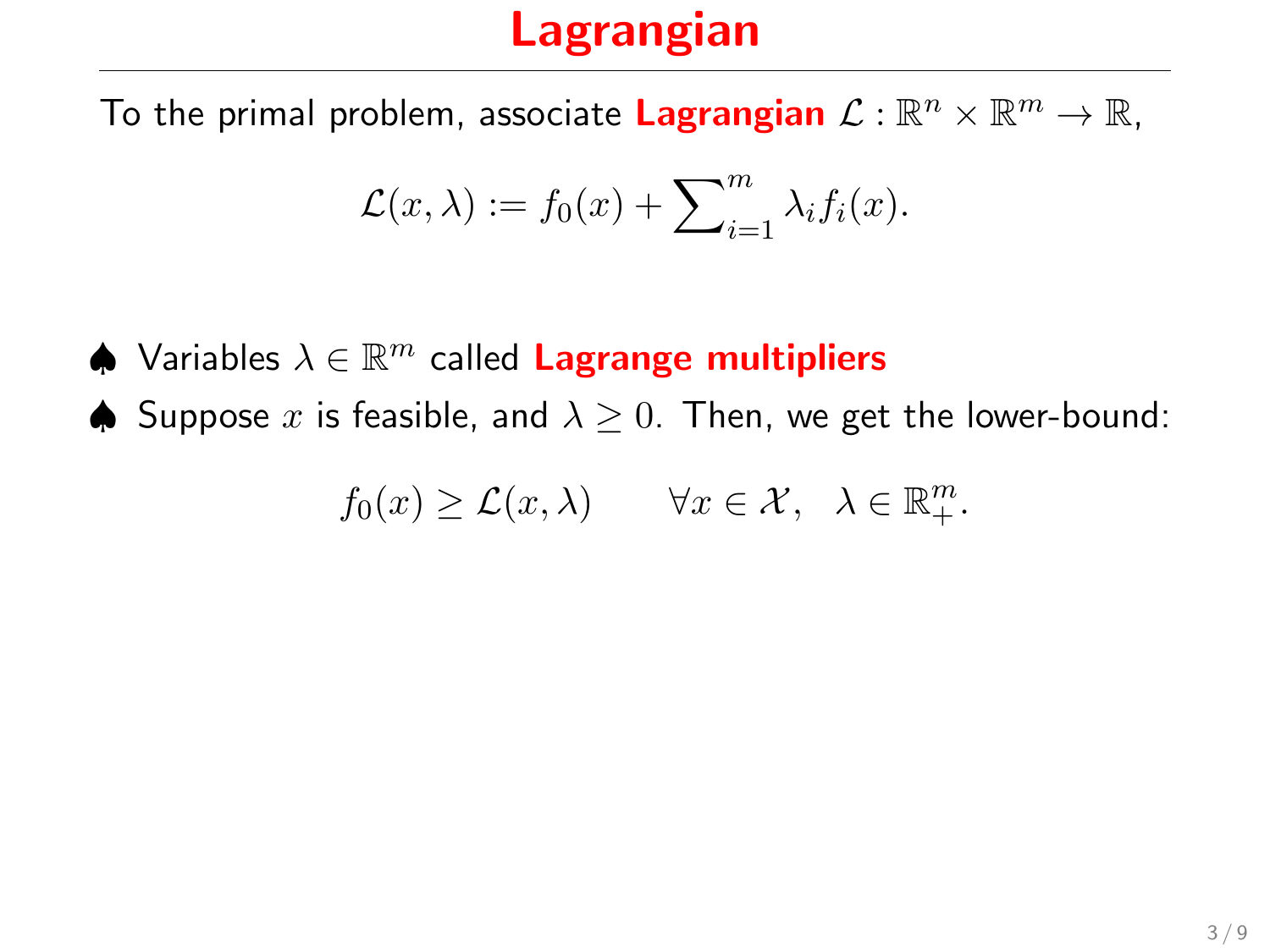To the primal problem, associate Lagrangian  $\mathcal{L}:\mathbb{R}^n\times\mathbb{R}^m\to\mathbb{R}$ ,

$$
\mathcal{L}(x,\lambda) := f_0(x) + \sum_{i=1}^m \lambda_i f_i(x).
$$

- $\spadesuit$  Variables  $\lambda \in \mathbb{R}^m$  called Lagrange multipliers
- ♦ Suppose x is feasible, and  $\lambda \geq 0$ . Then, we get the lower-bound:

$$
f_0(x) \geq \mathcal{L}(x,\lambda) \qquad \forall x \in \mathcal{X}, \ \lambda \in \mathbb{R}_+^m.
$$

♦ Lagrangian helps write problem in **unconstrained form**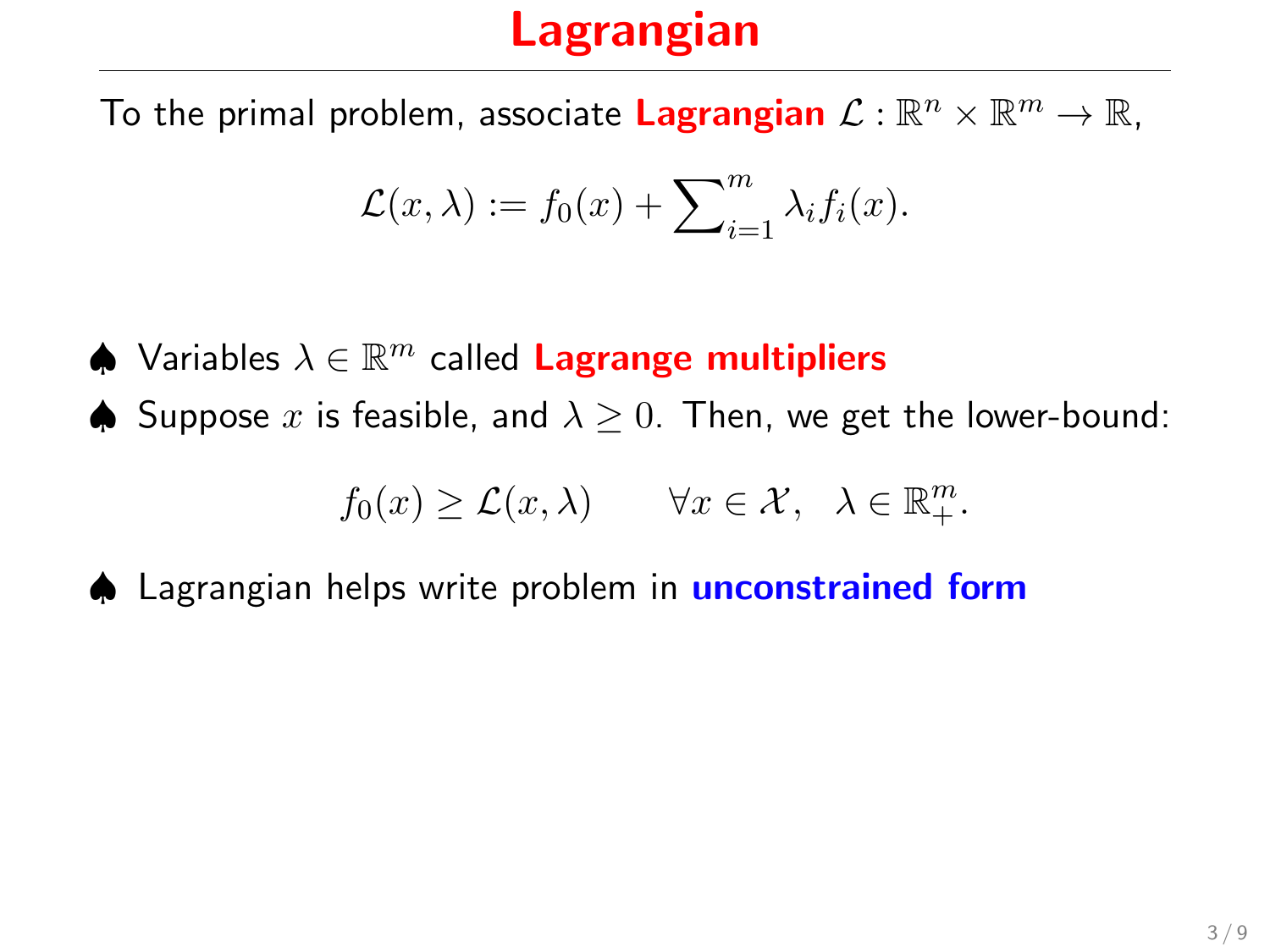**Claim:** Since,  $f_0(x) \geq \mathcal{L}(x, \lambda)$   $\forall x \in \mathcal{X}, \lambda \in \mathbb{R}_+^m$ , primal optimal

$$
p^* = \inf_{x \in \mathcal{X}} \sup_{\lambda \ge 0} \quad \mathcal{L}(x, \lambda).
$$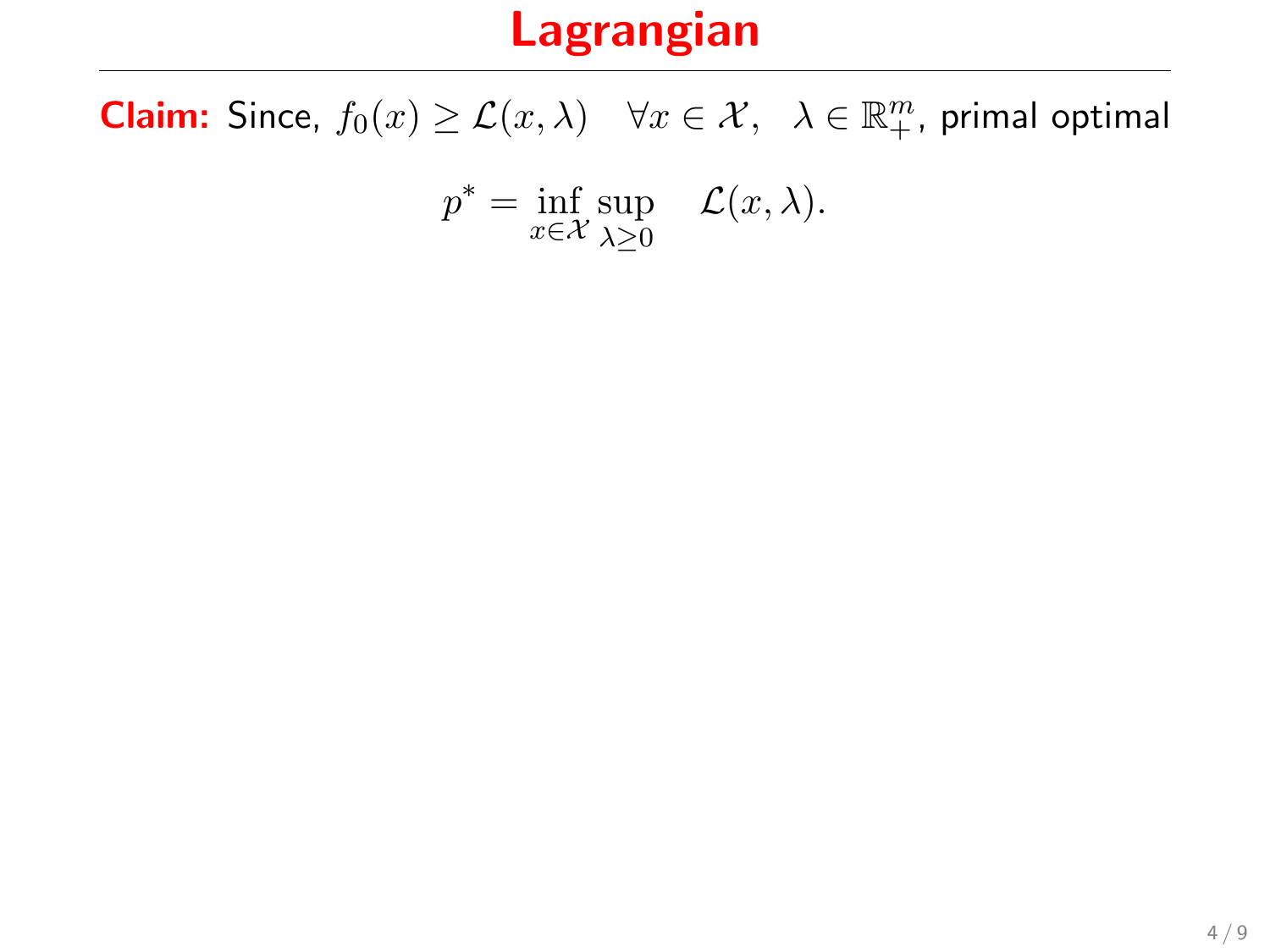**Claim:** Since,  $f_0(x) \geq \mathcal{L}(x, \lambda)$   $\forall x \in \mathcal{X}, \lambda \in \mathbb{R}_+^m$ , primal optimal

$$
p^* = \inf_{x \in \mathcal{X}} \sup_{\lambda \ge 0} \quad \mathcal{L}(x, \lambda).
$$

Proof:

♦ If x is not feasible, then some  $f_i(x) > 0$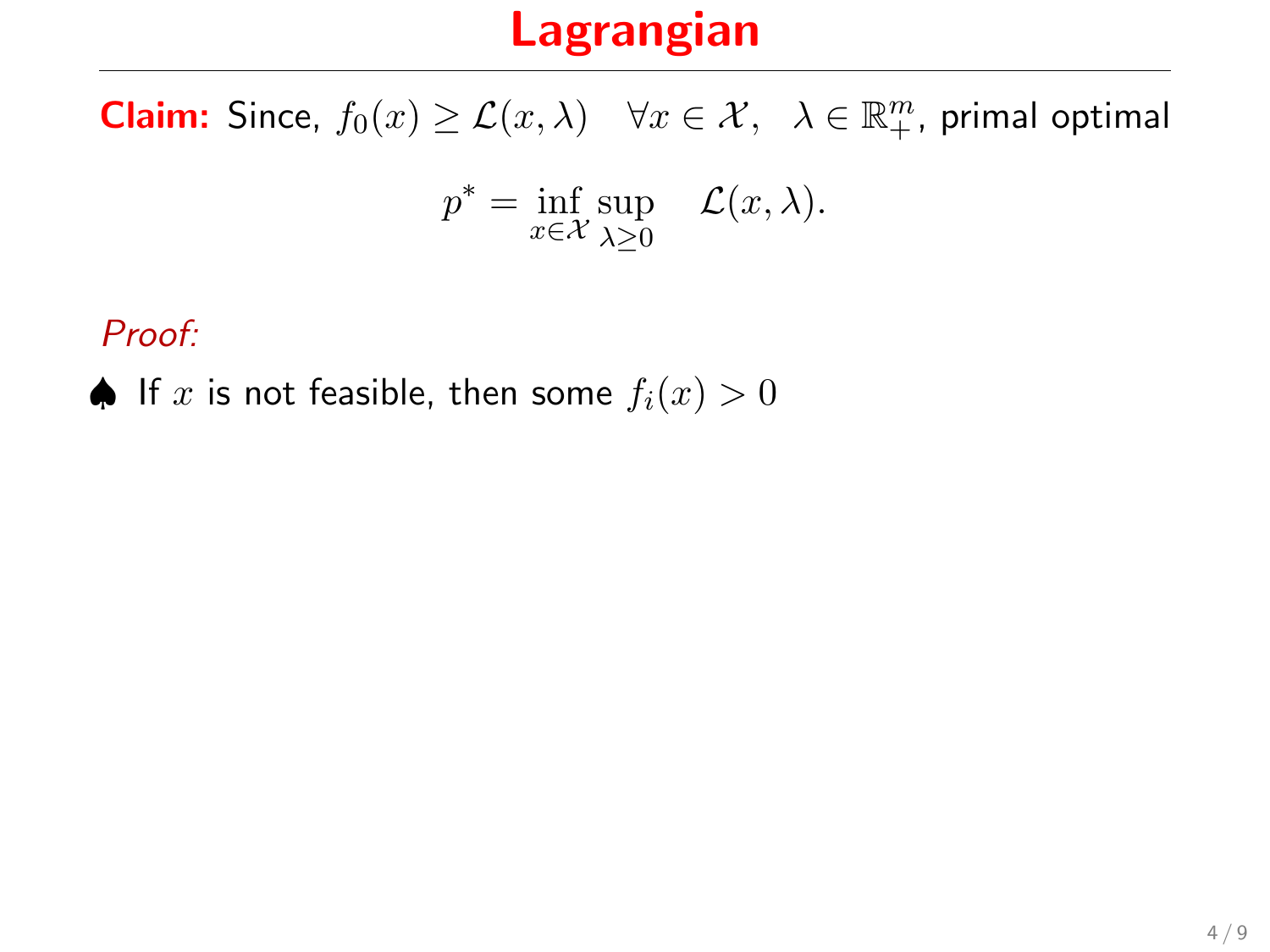**Claim:** Since,  $f_0(x) \geq \mathcal{L}(x, \lambda)$   $\forall x \in \mathcal{X}, \lambda \in \mathbb{R}_+^m$ , primal optimal

$$
p^* = \inf_{x \in \mathcal{X}} \sup_{\lambda \ge 0} \quad \mathcal{L}(x, \lambda).
$$

Proof:

- ♦ If x is not feasible, then some  $f_i(x) > 0$
- ♦ In this case, inner sup is  $+\infty$ , so claim true by definition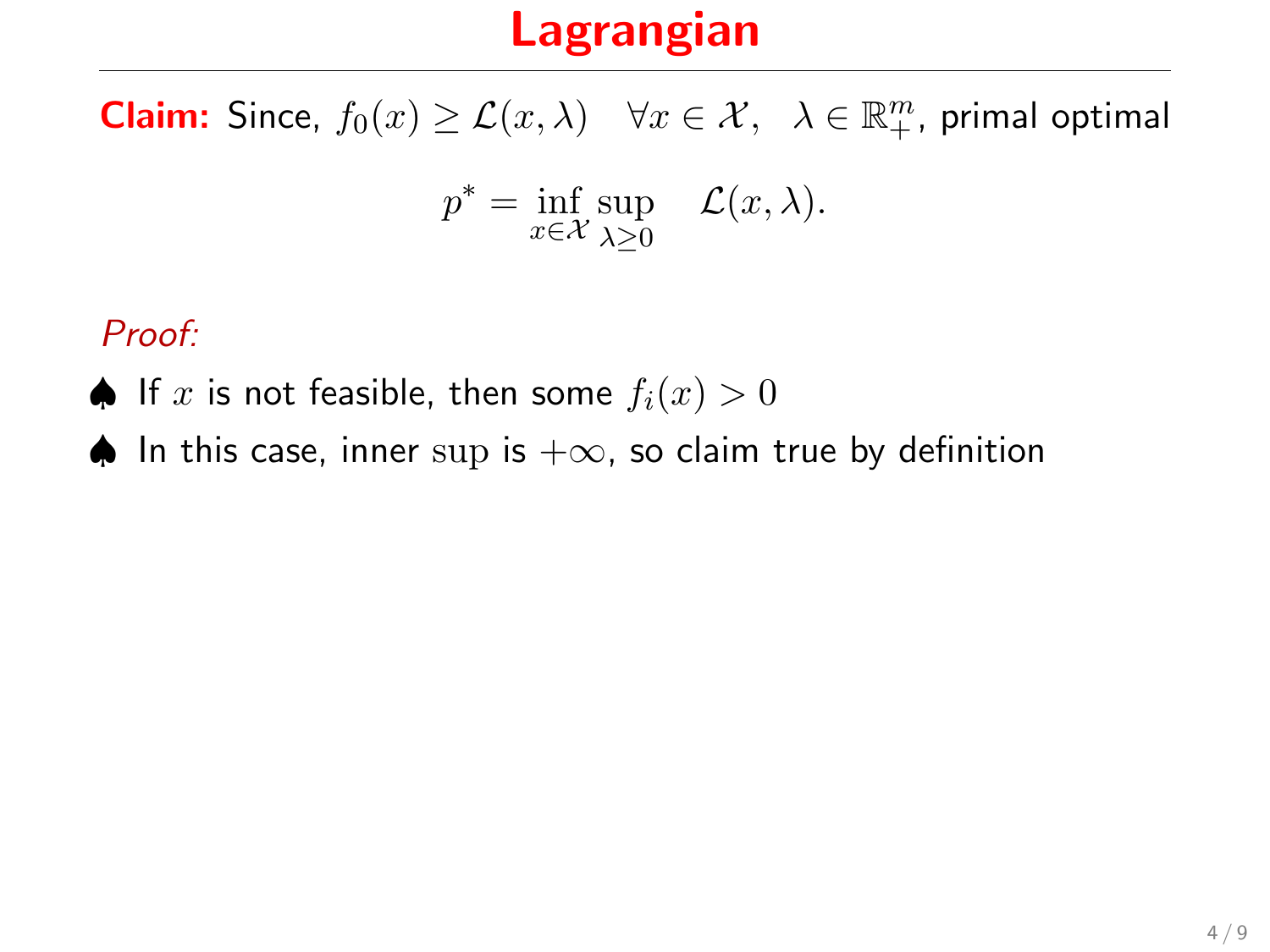**Claim:** Since,  $f_0(x) \geq \mathcal{L}(x, \lambda)$   $\forall x \in \mathcal{X}, \lambda \in \mathbb{R}_+^m$ , primal optimal

$$
p^* = \inf_{x \in \mathcal{X}} \sup_{\lambda \ge 0} \quad \mathcal{L}(x, \lambda).
$$

#### Proof:

- ♦ If x is not feasible, then some  $f_i(x) > 0$
- ♦ In this case, inner sup is  $+\infty$ , so claim true by definition
- $\spadesuit$  If  $x$  is feasible, each  $f_i(x) \leq 0$ , so  $\sup_{\lambda} \sum_i \lambda_i f_i(x) = 0$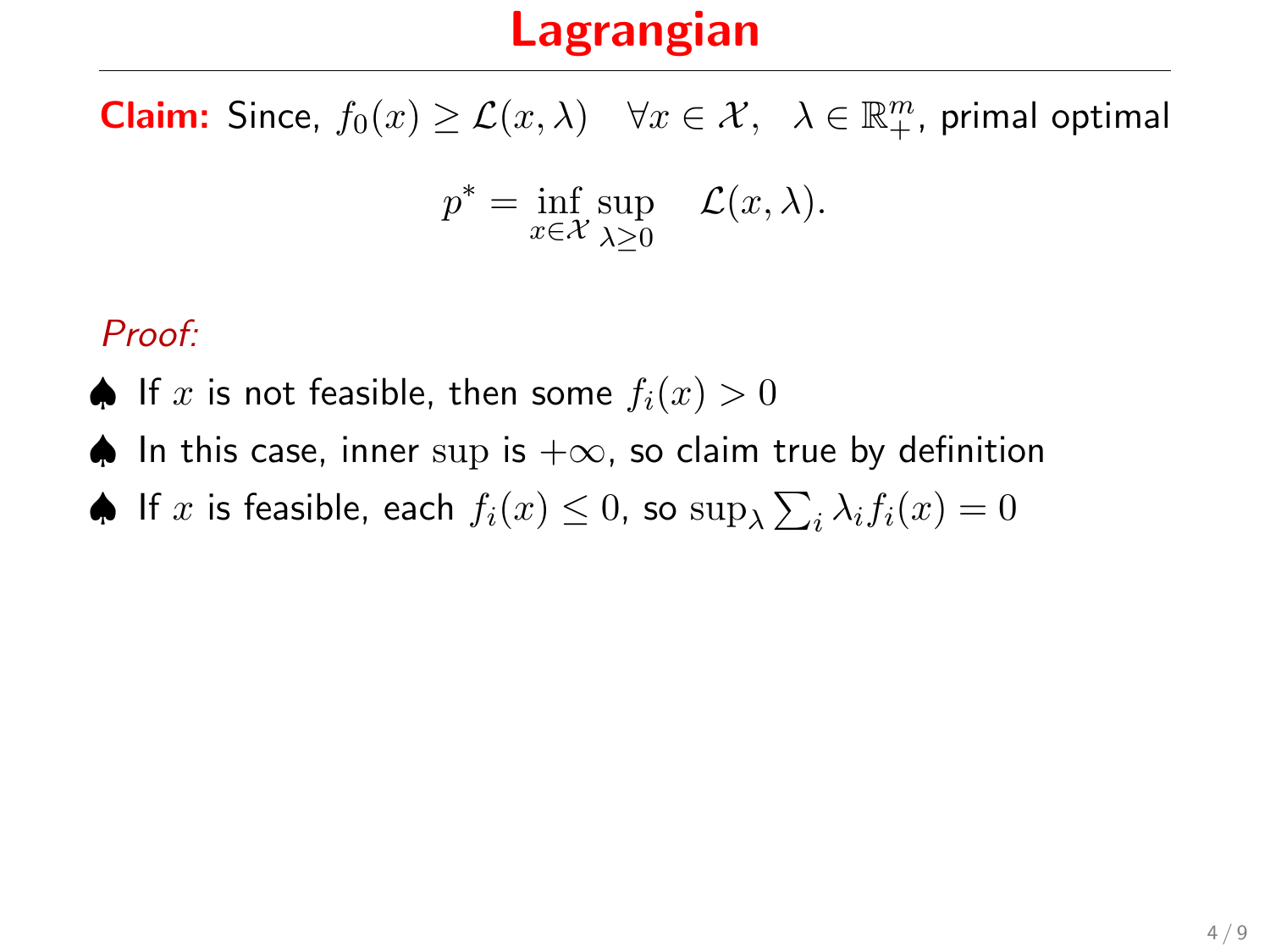Def. We define the Lagrangian dual as

 $g(\lambda) := \inf_x \mathcal{L}(x, \lambda).$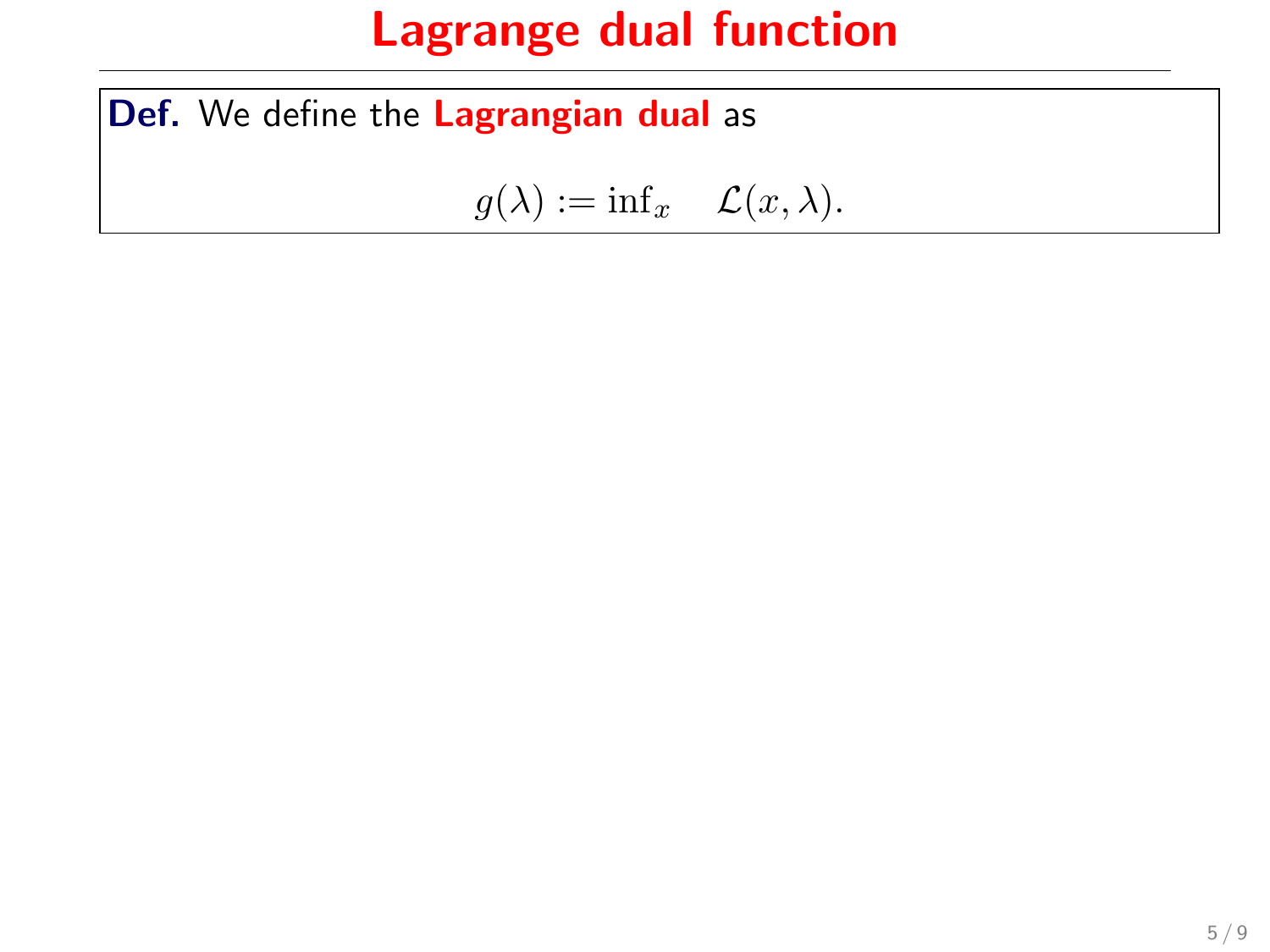Def. We define the Lagrangian dual as

$$
g(\lambda) := \inf x \quad \mathcal{L}(x, \lambda).
$$

#### Observations:

- $\blacktriangleright$  g is pointwise inf of affine functions of  $\lambda$
- $\blacktriangleright$  Thus, g is concave; it may take value  $-\infty$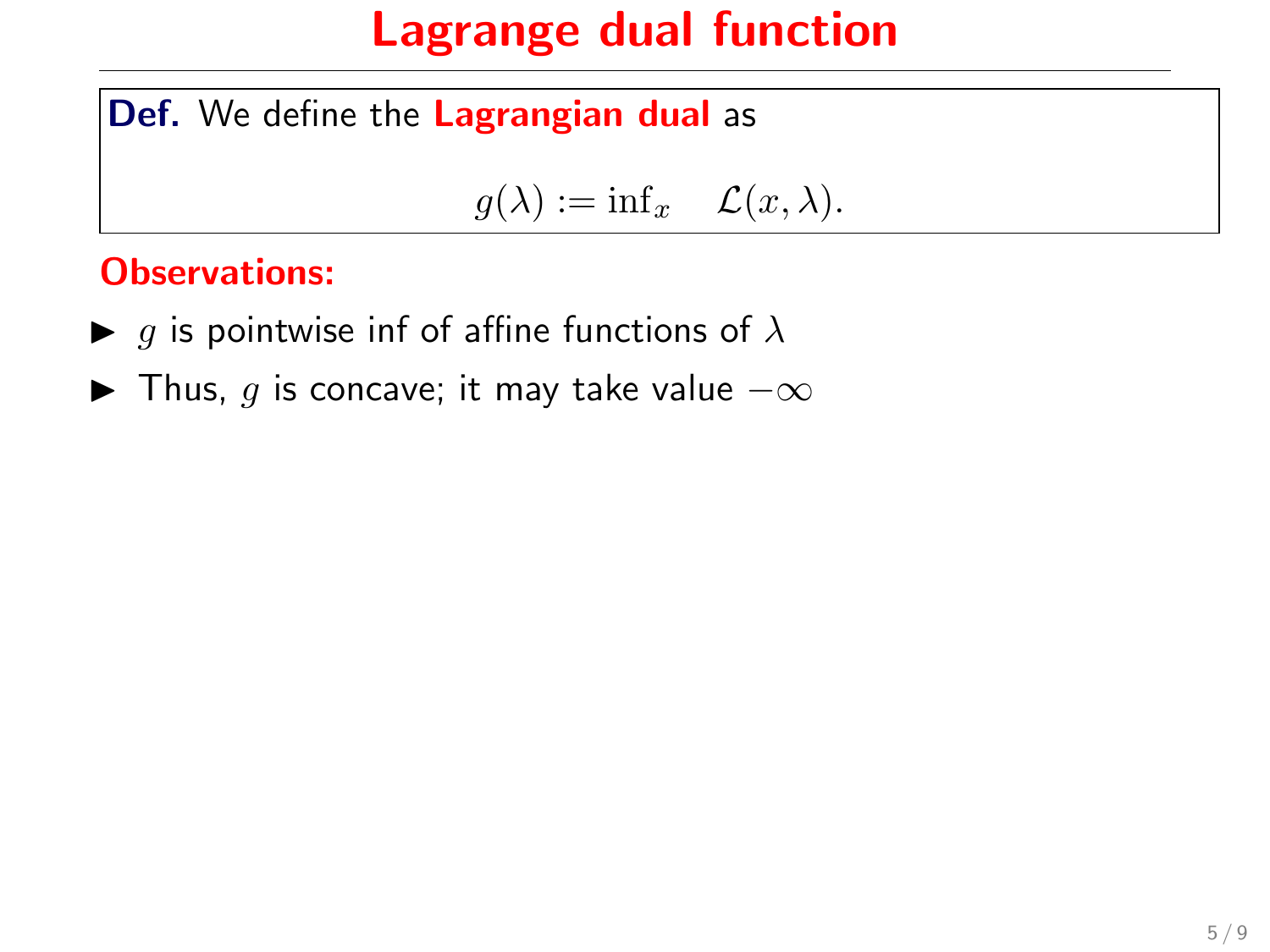Def. We define the Lagrangian dual as

 $g(\lambda) := \inf_x \mathcal{L}(x, \lambda).$ 

#### Observations:

- $\blacktriangleright$  g is pointwise inf of affine functions of  $\lambda$
- $\blacktriangleright$  Thus, g is concave; it may take value  $-\infty$
- ► Recall:  $f_0(x) \geq \mathcal{L}(x, \lambda)$   $\forall x \in \mathcal{X}$ ; thus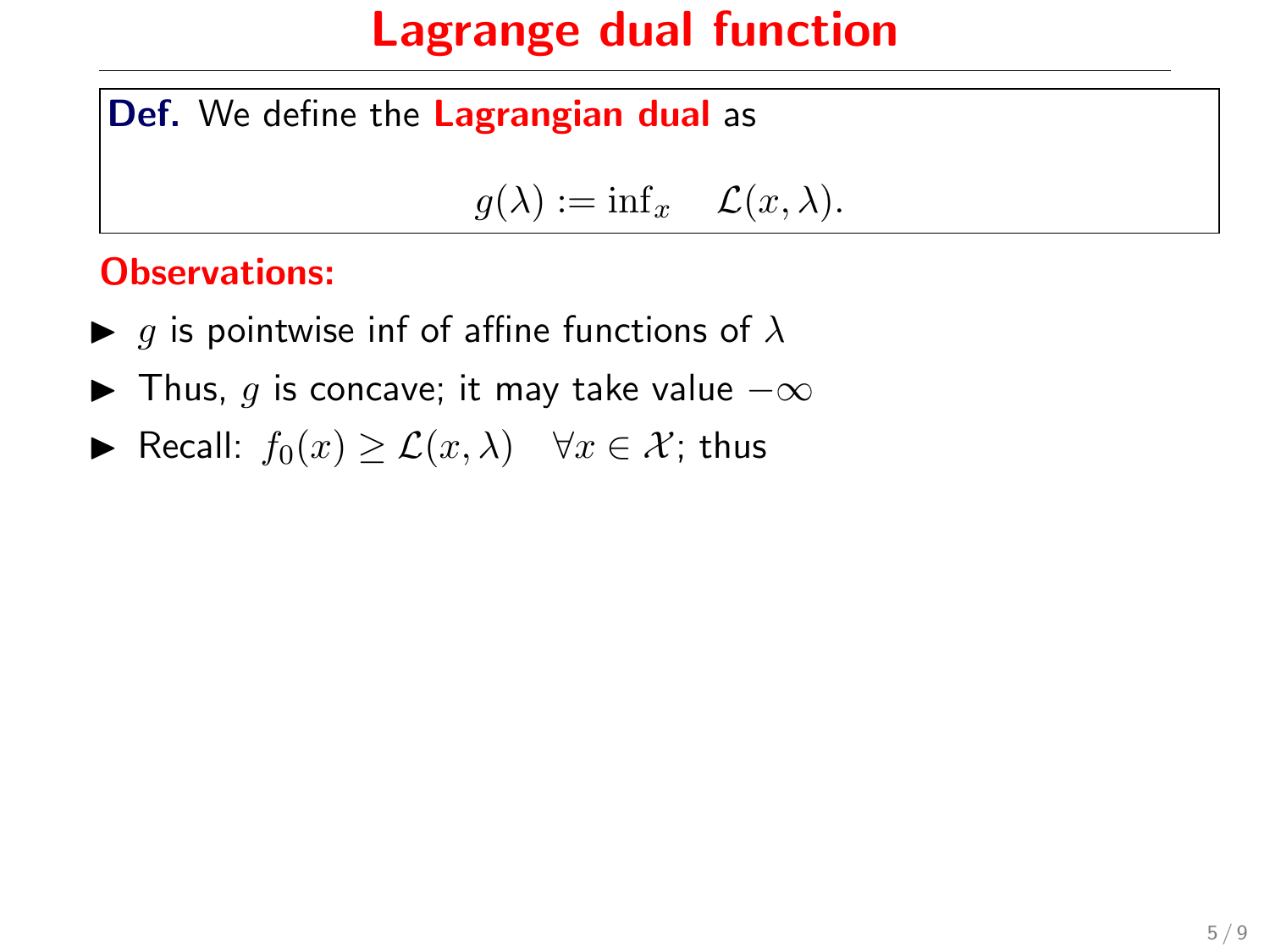#### Def. We define the Lagrangian dual as

$$
g(\lambda) := \inf x \quad \mathcal{L}(x, \lambda).
$$

#### Observations:

- $\blacktriangleright$  g is pointwise inf of affine functions of  $\lambda$
- $\blacktriangleright$  Thus, g is concave; it may take value  $-\infty$
- ► Recall:  $f_0(x) \geq \mathcal{L}(x, \lambda)$   $\forall x \in \mathcal{X}$ ; thus
- $\blacktriangleright \forall x \in \mathcal{X}, \quad f_0(x) \geq \inf_{x'} \mathcal{L}(x', \lambda) = g(\lambda)$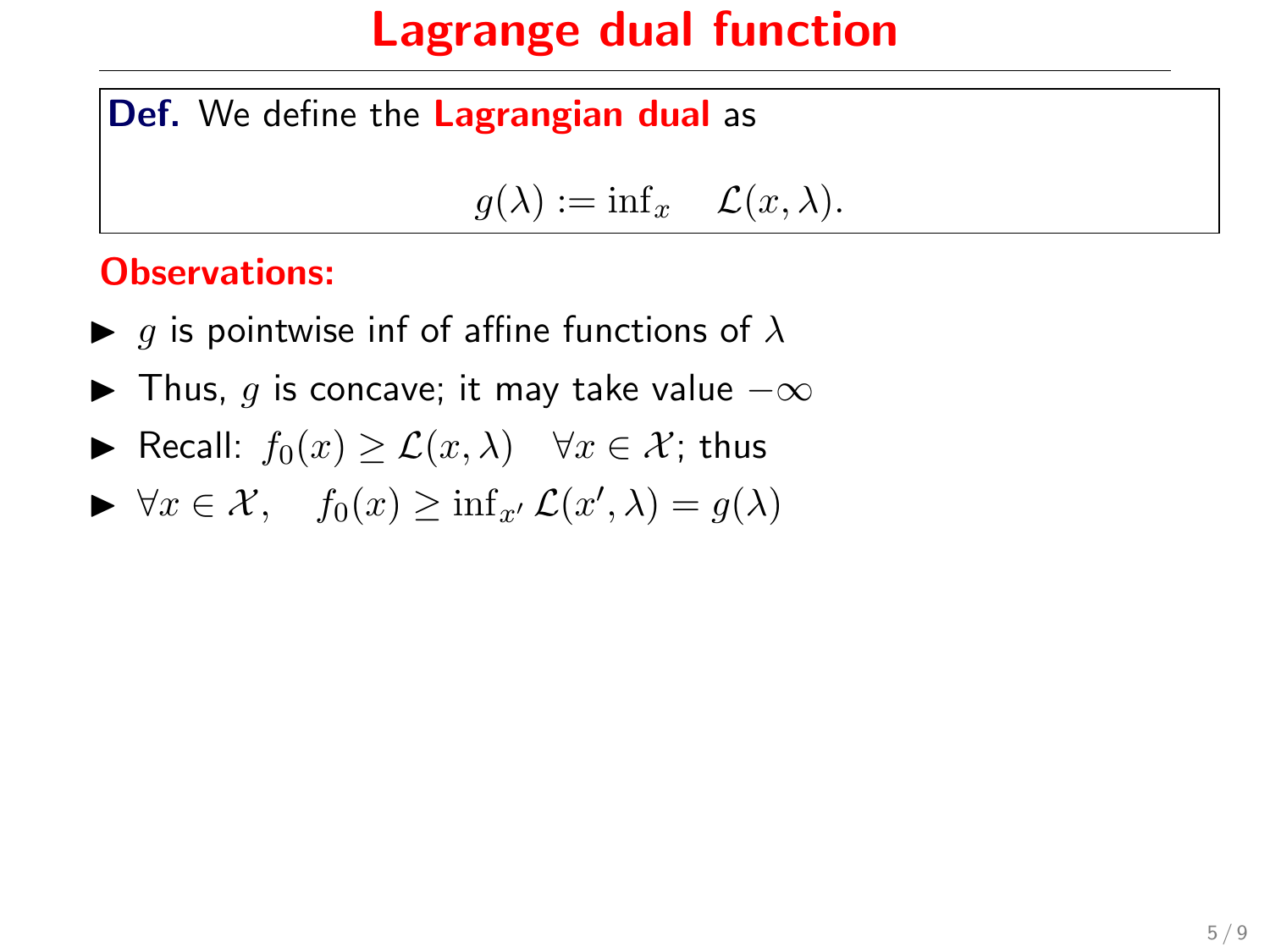#### Def. We define the Lagrangian dual as

$$
g(\lambda) := \inf x \quad \mathcal{L}(x, \lambda).
$$

#### Observations:

- $\blacktriangleright$  g is pointwise inf of affine functions of  $\lambda$
- $\blacktriangleright$  Thus, g is concave; it may take value  $-\infty$
- ► Recall:  $f_0(x) \geq \mathcal{L}(x, \lambda)$   $\forall x \in \mathcal{X}$ ; thus

$$
\blacktriangleright \forall x \in \mathcal{X}, \quad f_0(x) \ge \inf_{x'} \mathcal{L}(x', \lambda) = g(\lambda)
$$

 $\blacktriangleright$  Now minimize over x on lhs, to obtain

$$
\forall \ \lambda \in \mathbb{R}_+^m \qquad p^* \geq g(\lambda).
$$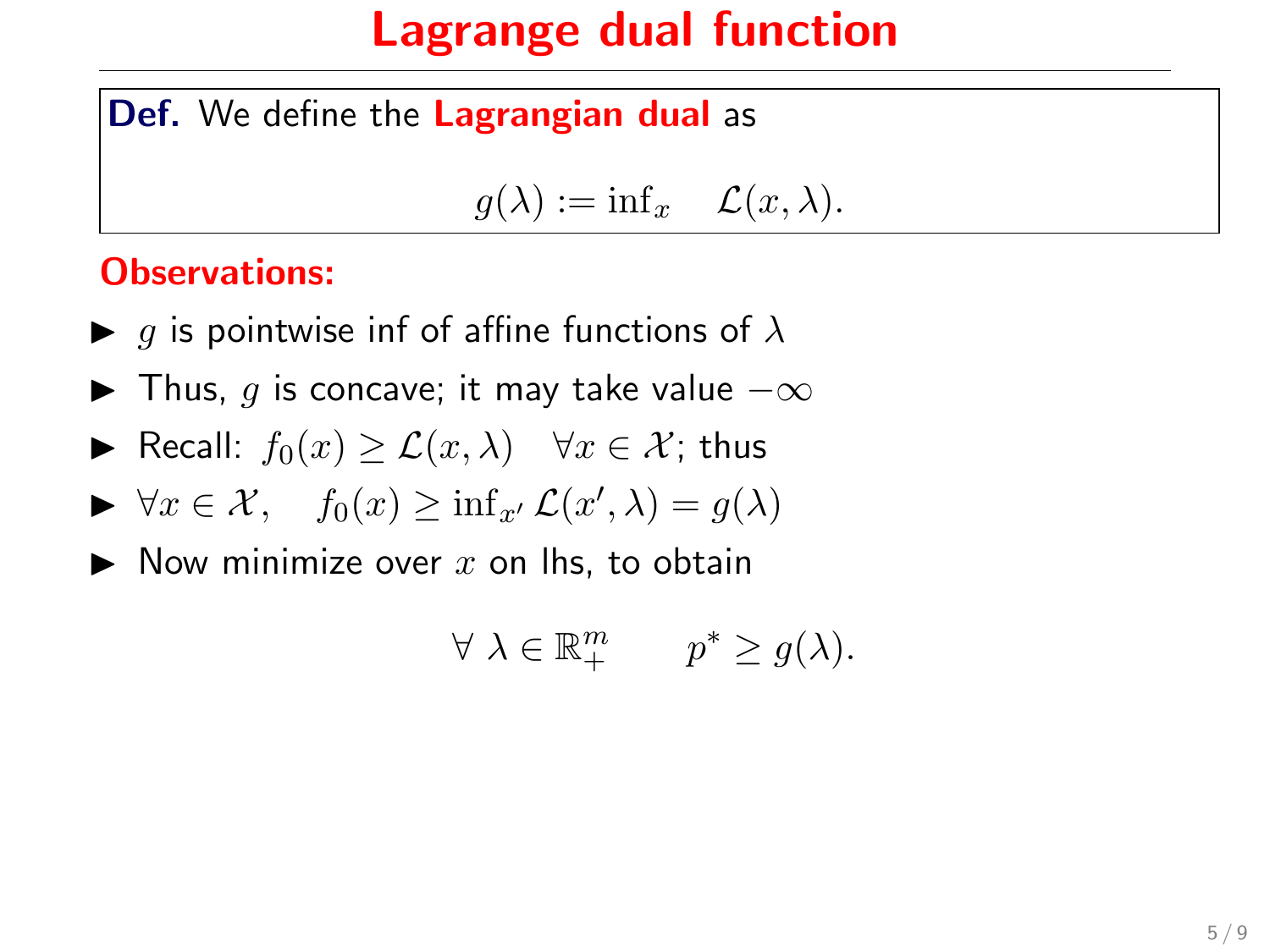# Lagrange dual problem

$$
\sup_{\lambda} g(\lambda) \qquad \text{s.t. } \lambda \ge 0.
$$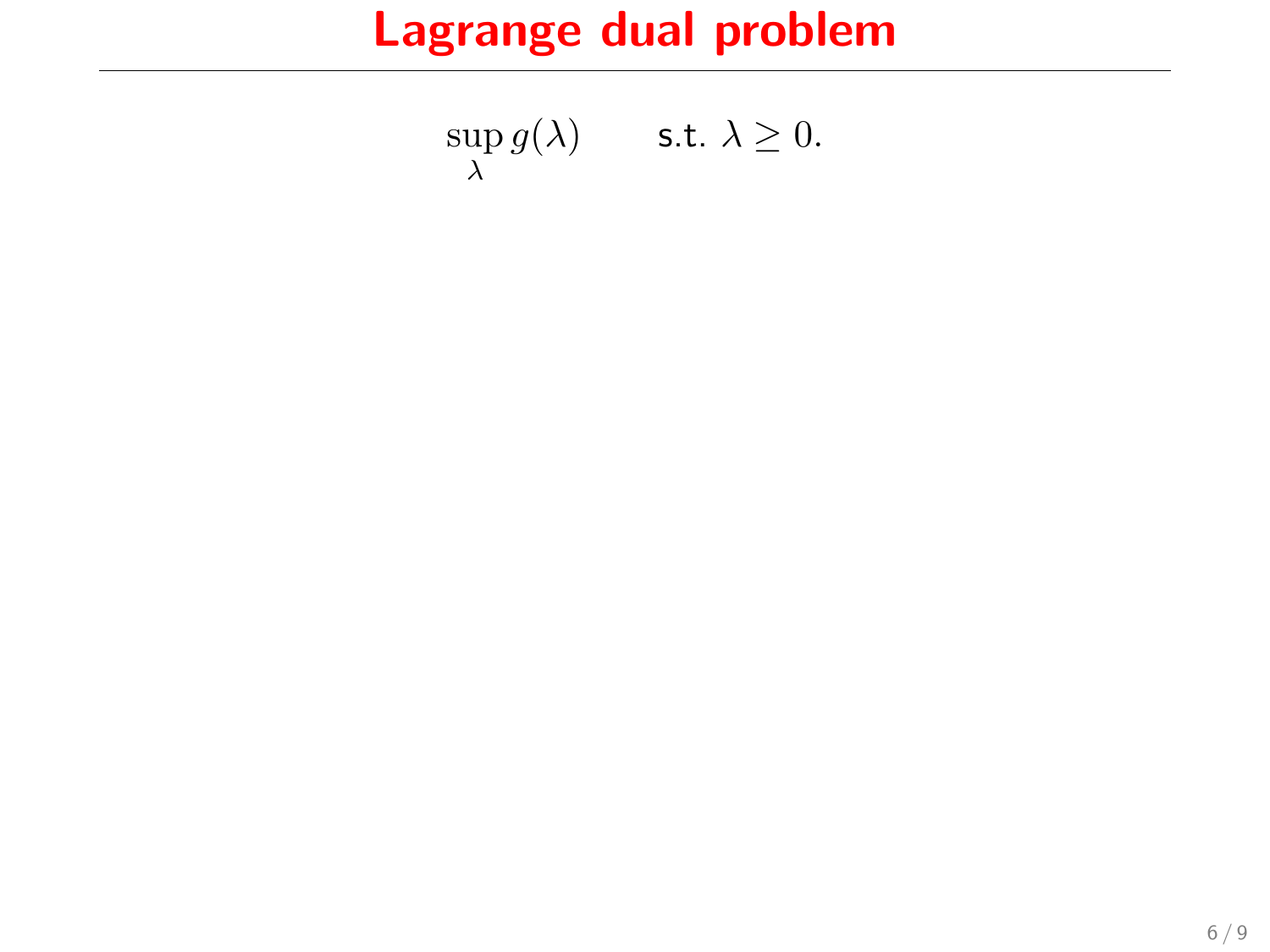### Lagrange dual problem

$$
\sup_{\lambda} g(\lambda) \qquad \text{s.t. } \lambda \ge 0.
$$

- **► dual feasible:** if  $\lambda \geq 0$  and  $g(\lambda) > -\infty$
- $\blacktriangleright$  dual optimal:  $\lambda^*$  if sup is achieved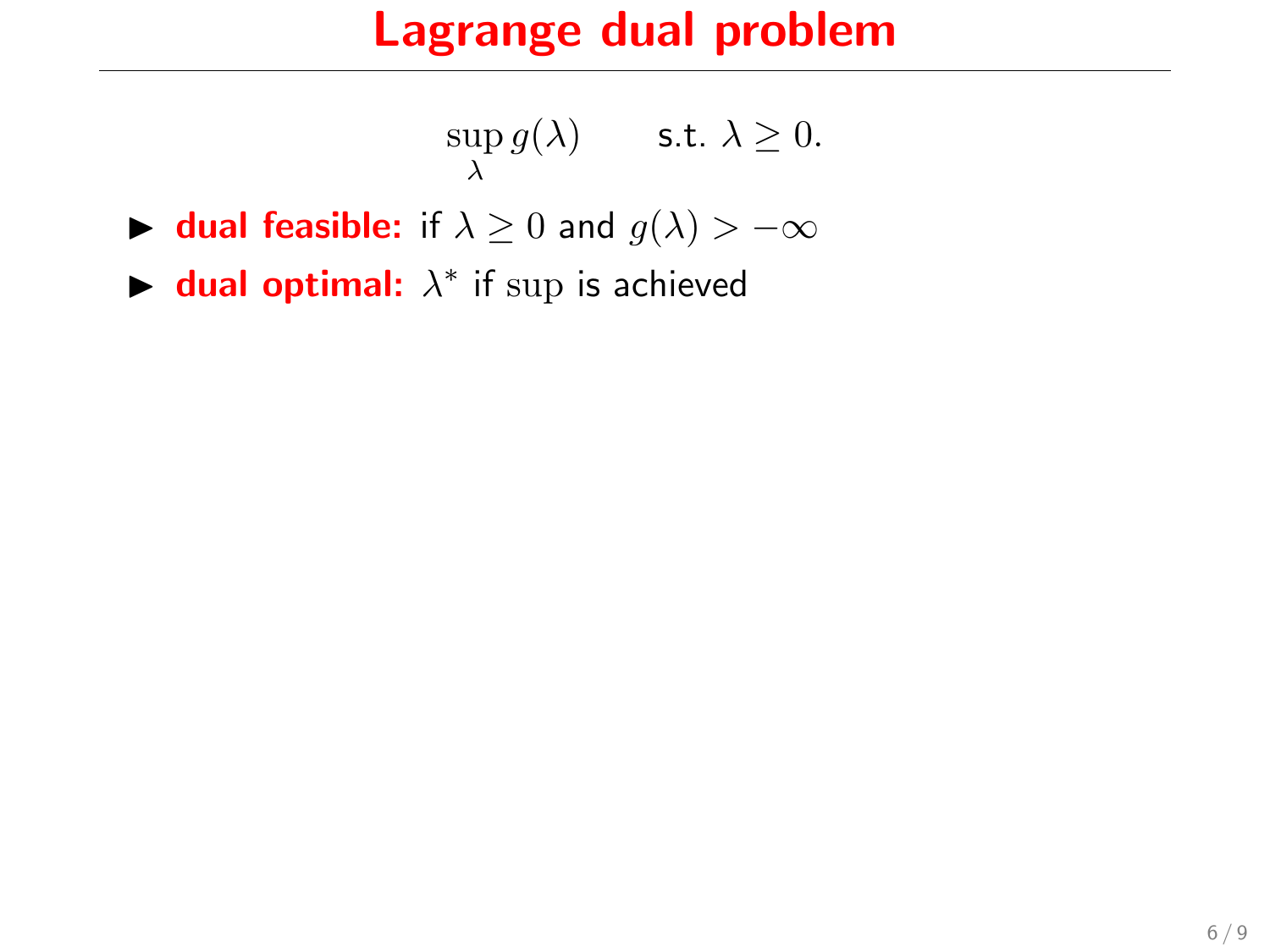### Lagrange dual problem

$$
\sup_{\lambda} g(\lambda) \qquad \text{s.t. } \lambda \ge 0.
$$

- **► dual feasible:** if  $\lambda \geq 0$  and  $g(\lambda) > -\infty$
- $\blacktriangleright$  dual optimal:  $\lambda^*$  if sup is achieved
- $\blacktriangleright$  Lagrange dual is always concave, regardless of original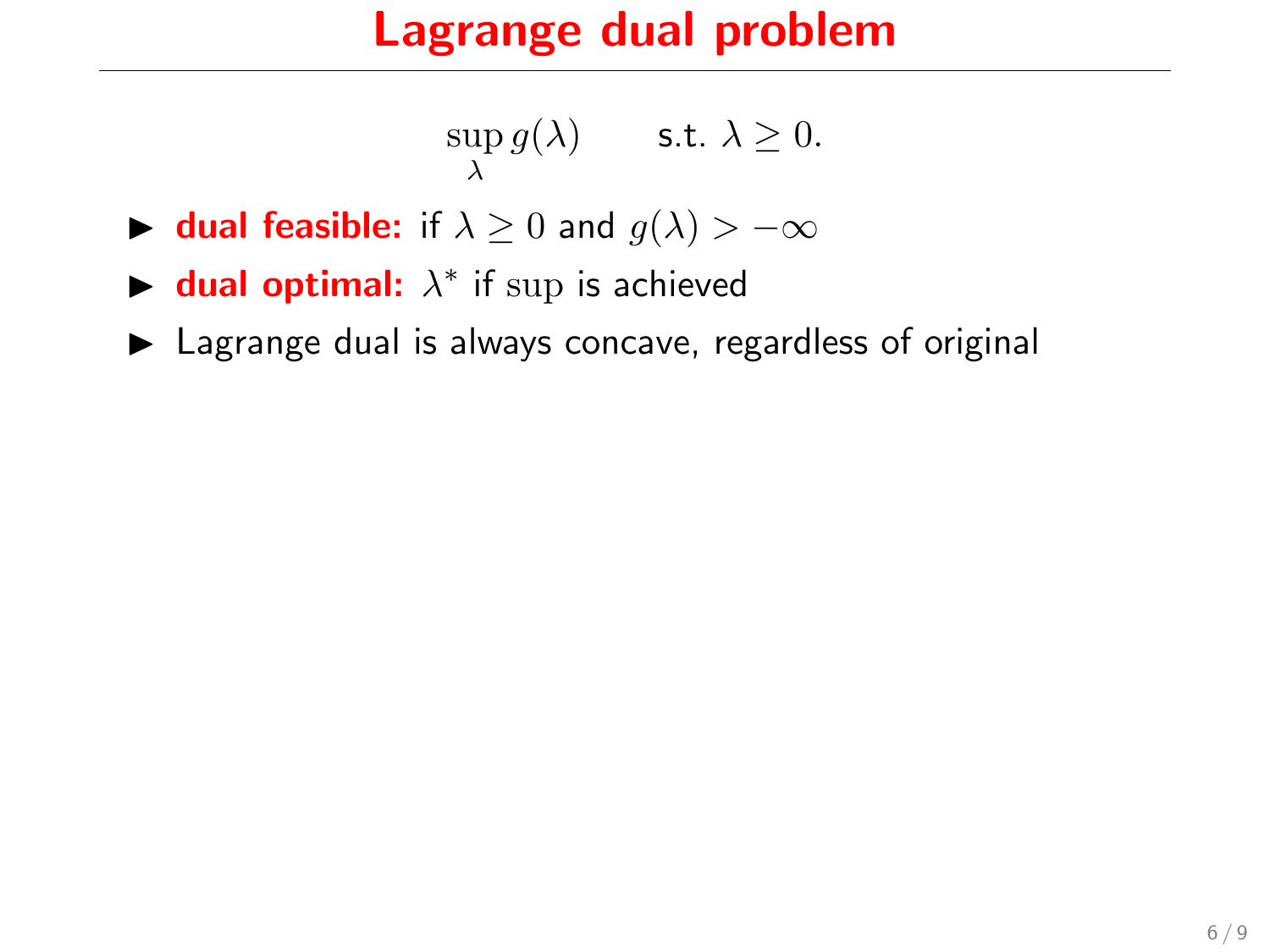# Weak duality

Def. Denote dual optimal value by  $d^*$ , i.e.,  $d^* := \sup \ g(\lambda).$  $\lambda \geq 0$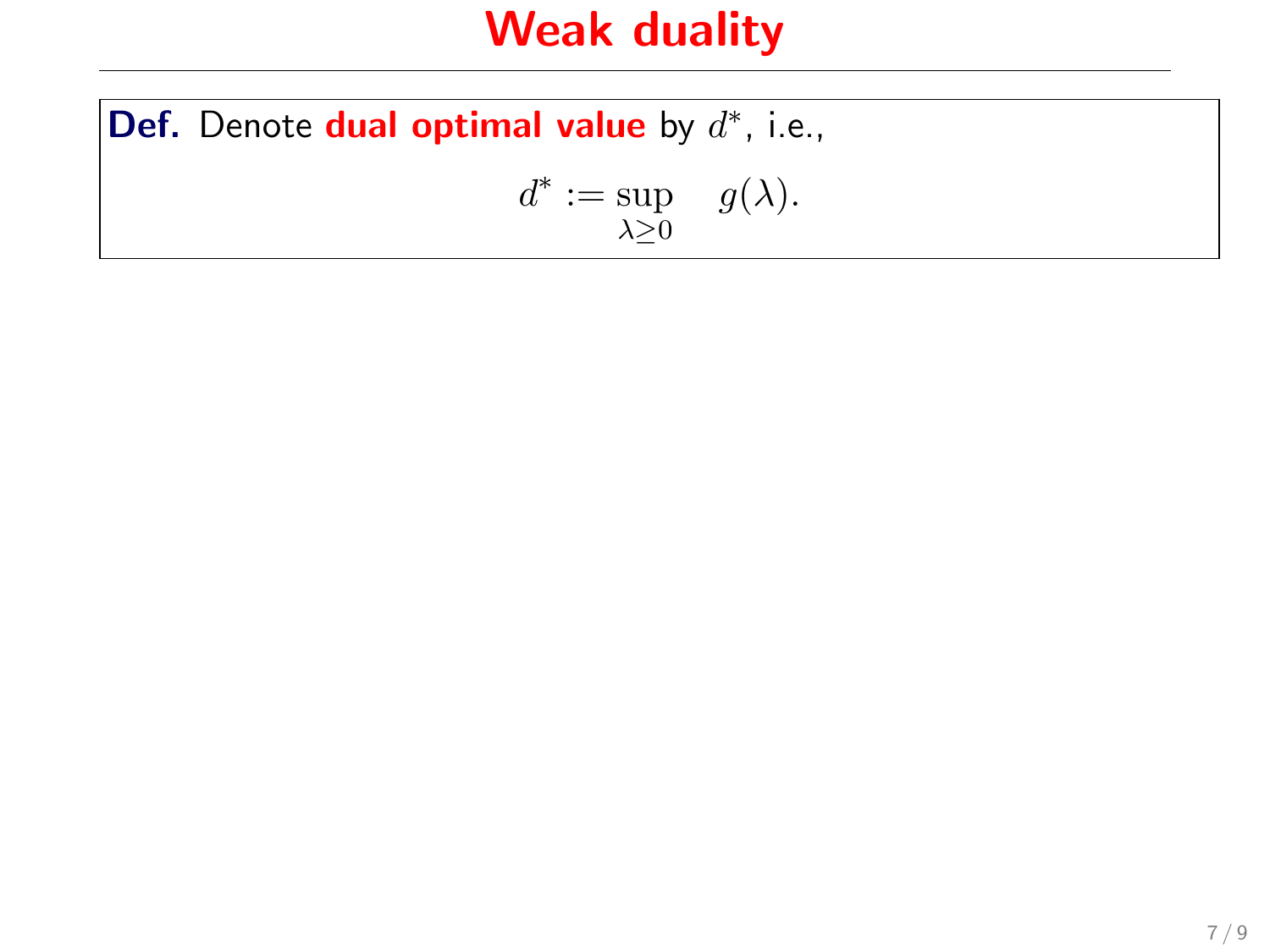### Weak duality

Def. Denote dual optimal value by  $d^*$ , i.e.,

$$
d^* := \sup_{\lambda \ge 0} \quad g(\lambda).
$$

**Theorem** (Weak-duality): For problem (P), we have  $p^* \geq d^*$ .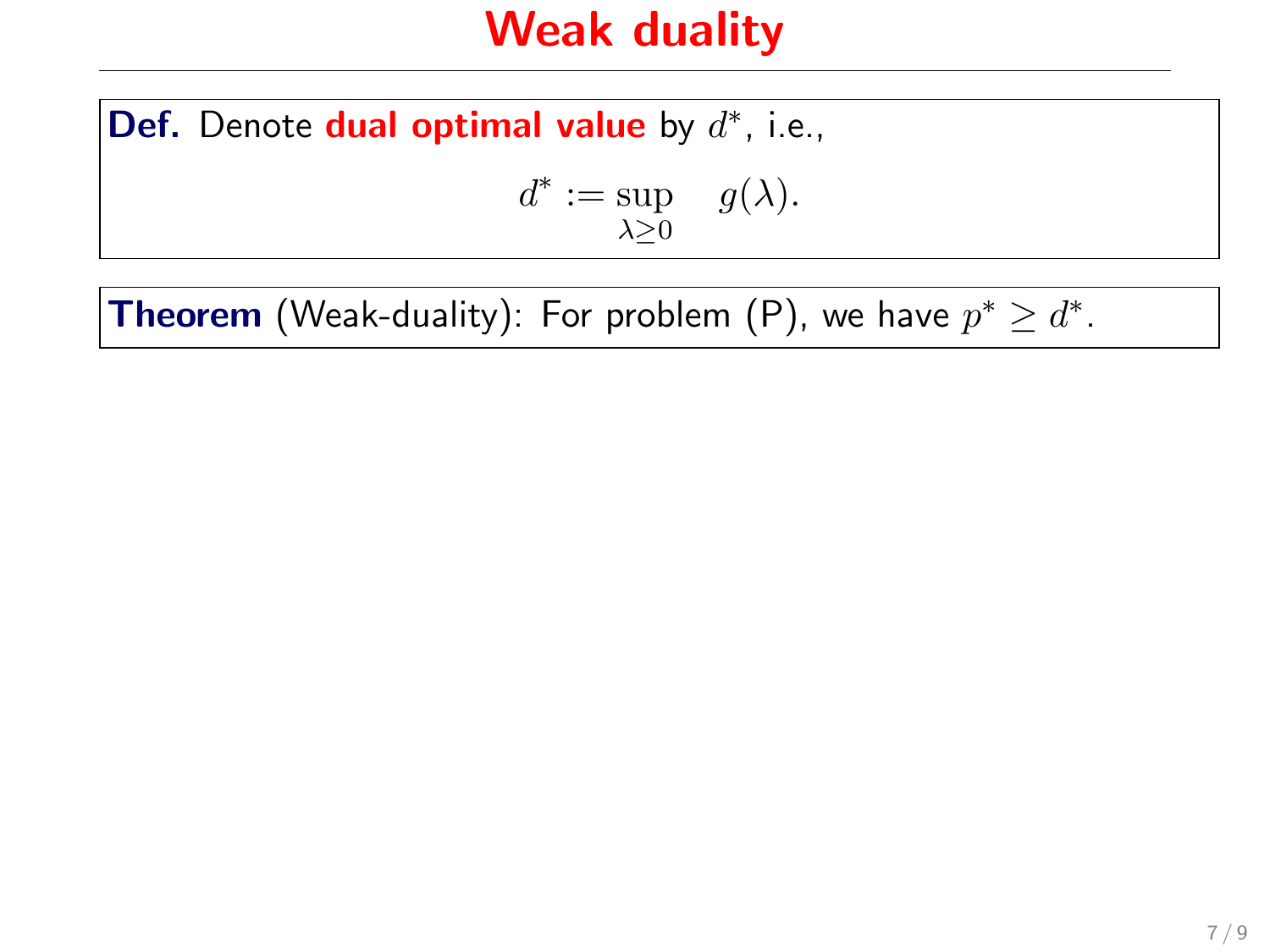### Weak duality

Def. Denote dual optimal value by  $d^*$ , i.e.,

$$
d^* := \sup_{\lambda \ge 0} \quad g(\lambda).
$$

**Theorem** (Weak-duality): For problem (P), we have  $p^* \geq d^*$ .

*Proof:* We showed that for all  $\lambda \in \mathbb{R}_+^m$ ,  $p^* \ge g(\lambda)$ . Thus, it follows that  $p^* \geq \sup g(\lambda) = d^*$ .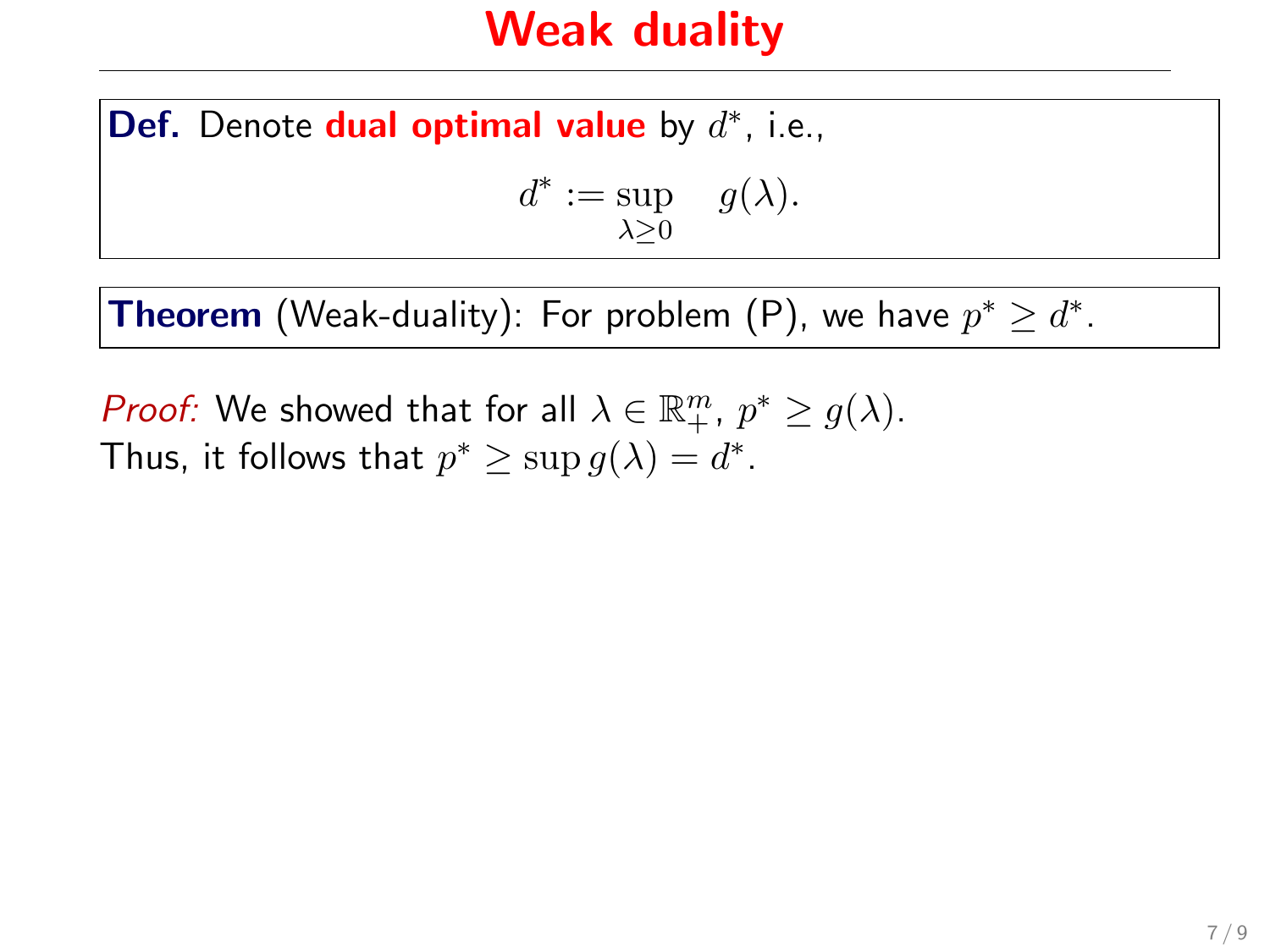### Equality constraints

min 
$$
f_0(x)
$$
  
\ns.t.  $f_i(x) \le 0$ ,  $i = 1,..., m$ ,  
\n $h_i(x) = 0$ ,  $i = 1,..., p$ .

**Exercise:** Show that we get the Lagrangian dual

$$
g: \mathbb{R}^m_+ \times \mathbb{R}^p : (\lambda, \nu) \mapsto \inf_x \mathcal{L}(x, \lambda, \nu),
$$

where the Lagrange variable  $\nu$  corresponding to the equality constraints is unconstrained.

*Hint:* Represent  $h_i(x) = 0$  as  $h_i(x) \le 0$  and  $-h_i(x) \le 0$ .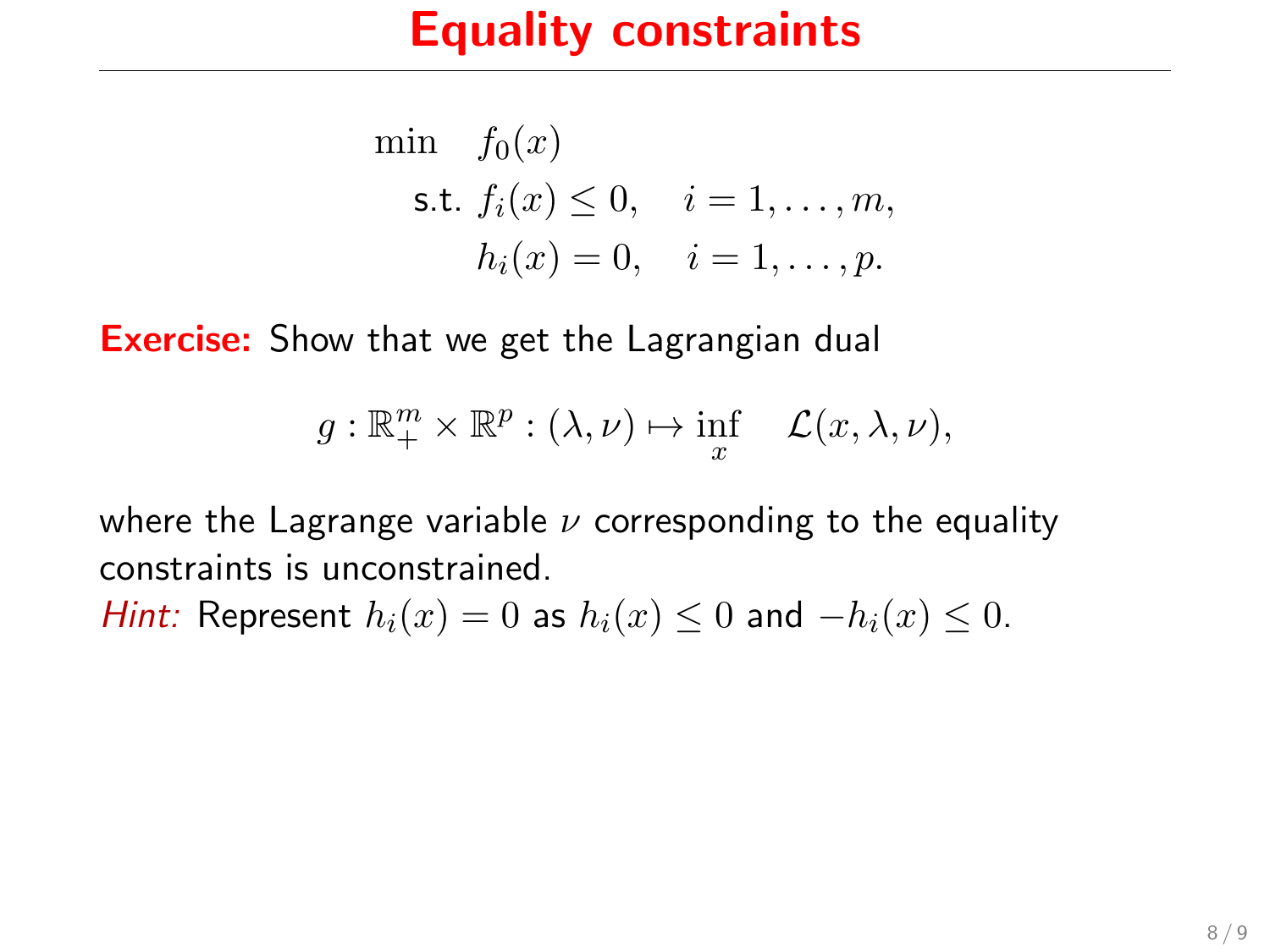### Equality constraints

min 
$$
f_0(x)
$$
  
\ns.t.  $f_i(x) \le 0$ ,  $i = 1,..., m$ ,  
\n $h_i(x) = 0$ ,  $i = 1,..., p$ .

**Exercise:** Show that we get the Lagrangian dual

$$
g: \mathbb{R}^m_+ \times \mathbb{R}^p : (\lambda, \nu) \mapsto \inf_x \mathcal{L}(x, \lambda, \nu),
$$

where the Lagrange variable  $\nu$  corresponding to the equality constraints is unconstrained.

*Hint:* Represent  $h_i(x) = 0$  as  $h_i(x) \le 0$  and  $-h_i(x) \le 0$ .

Again, we see that 
$$
p^* \ge \sup_{\lambda \ge 0, \nu} g(\lambda, \nu) = d^*
$$